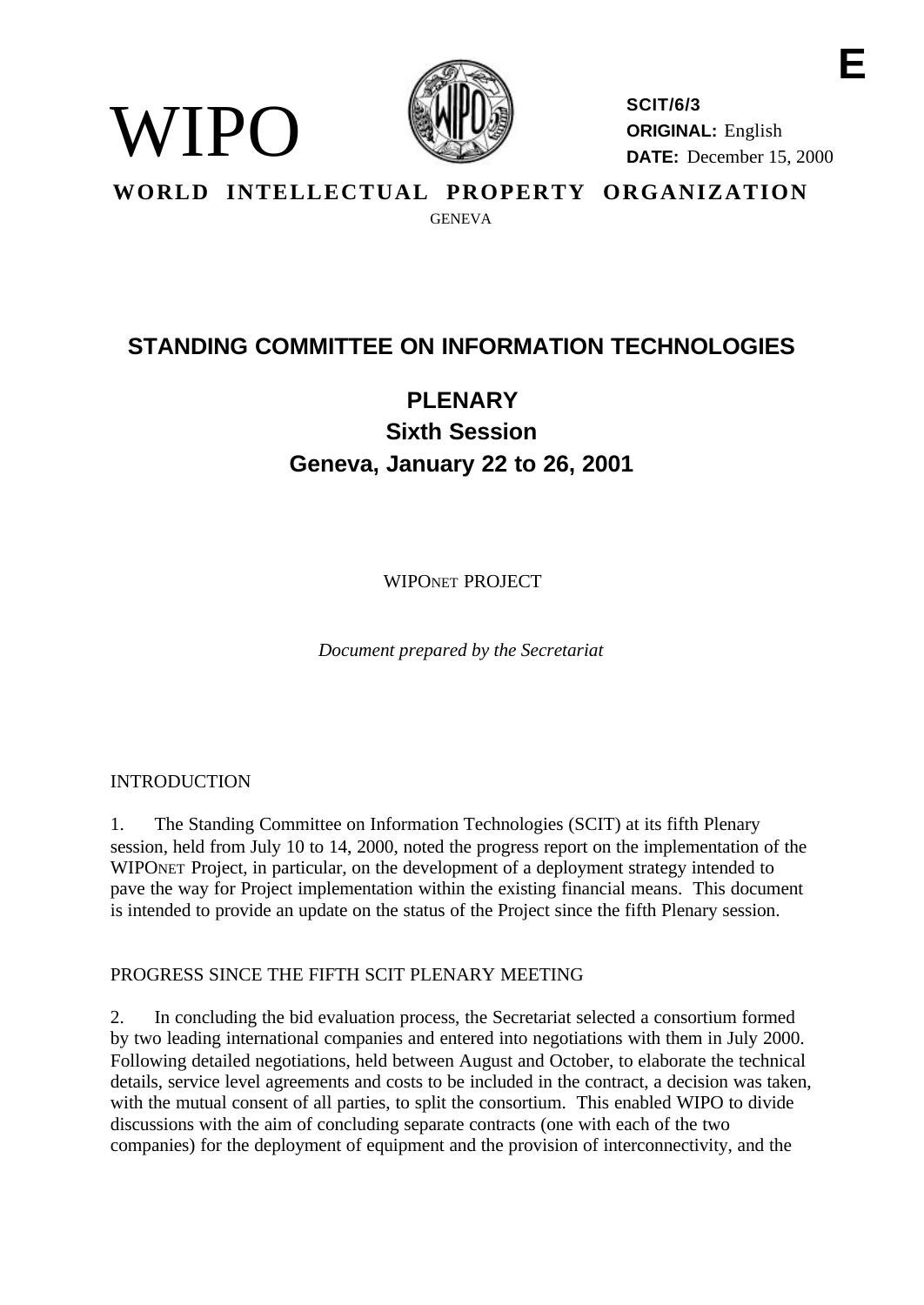#### SCIT/6/3 page 2

implementation of the WIPONET Center in Geneva and staff training for intellectual property Offices (IPOs), respectively.

3. The costs indicated by the two companies, covering the completion of deployment of the network by the end of 2002, the associated recurring costs for the 156 IPOs to be connected and staff costs, are within the budget forecasts for both the 2000-2001 and the 2002-2003 biennia.

## IMPLEMENTATION TIMETABLE

4. Implementation of the services, such as secure e-mail and web-hosting, that will be available from the WIPONET Center will take approximately nine months following contract signature. Once in production they will be available to all IPOs that are connected to the Internet.

5. In parallel to the development and implementation of the WIPONET Center, plans have been prepared to start the deployment of the WIPONET Kit (computer hardware and connectivity) to the 65 IPOs to be covered under Phase I (see Annex I). IPO connectivity will start with five sites, in early 2001, and which will be used as a test-bed to verify deployment procedures. Further deployment to the remaining 60 IPOs will be done in batches beginning in May 2001.

6. As part of the installation procedure, each IPO will be asked to nominate a focal point who will act as the main liaison with WIPO on issues of WIPONET deployment and operation. Although the training strategy is still under review, it is envisaged that the nominated focal points will receive more extensive training than other users as a result of a 'train the trainer' approach. It is likely that this training will be provided through regional training workshops.

## NEXT STEPS

7. The Secretariat will soon inform Member States listed under Phase I of the deployment requesting the nomination of the IPO where the WIPONET installation will be made. It should be noted that some Member States have more than one IPO, and it will be left to each Member State to make the appropriate selection. Once the Office is nominated, the Secretariat will liaise directly with the Office concerned in order to complete the deployment.

8. A further update on the contract negotiations and network deployment will be made to the SCIT at its meeting on January 22, 2001.

> *9. The SCIT Plenary is invited to note the information provided in this document.*

> > [Annex follows]